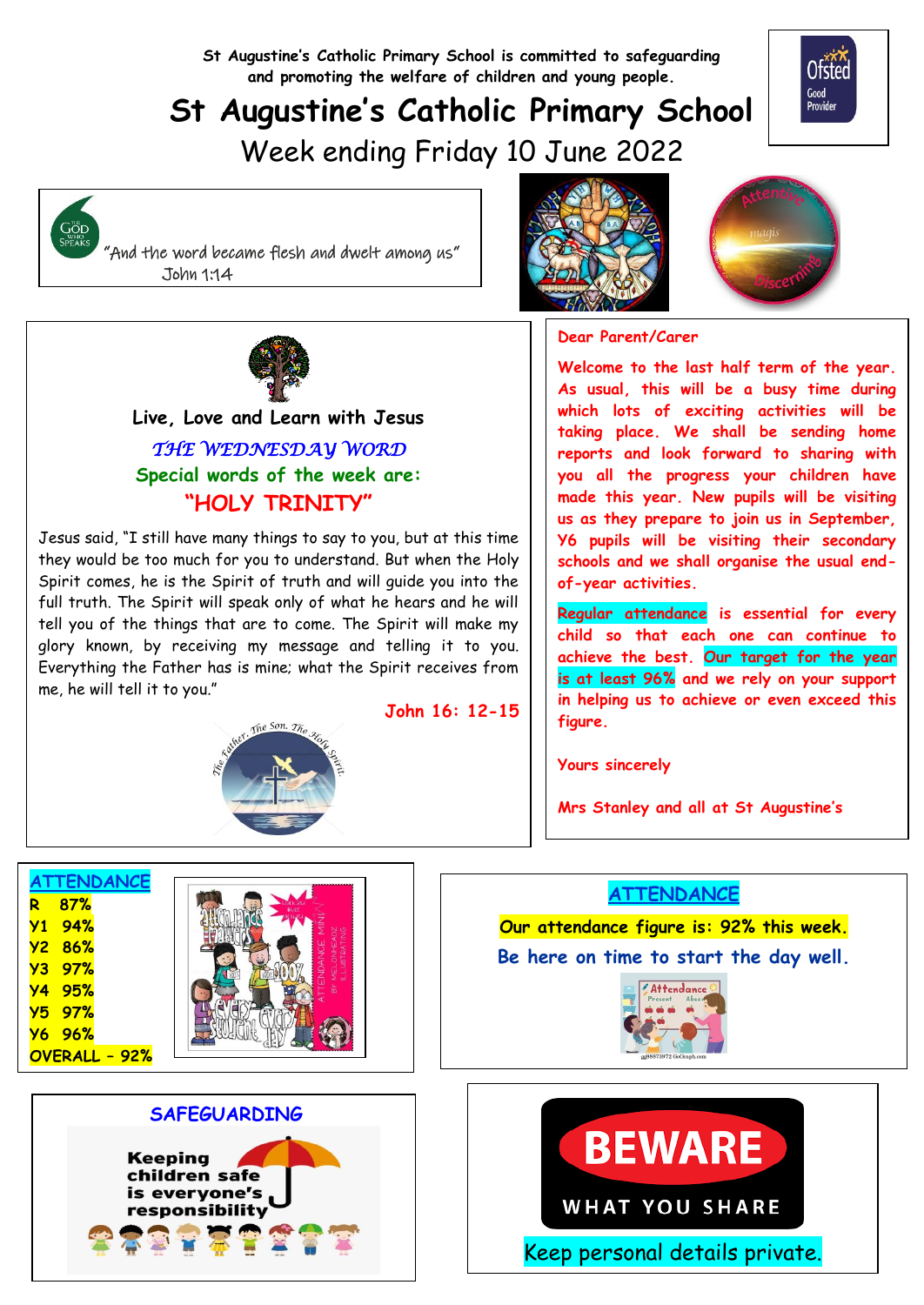# **MESSAGES FROM CLASS TEACHERS**

| <b>CLASS</b>      |                                                                             |                   | <b>STARS OF THE WEEK</b> |
|-------------------|-----------------------------------------------------------------------------|-------------------|--------------------------|
| <b>Nursery</b>    | This week we learned about ducklings. We visited Reception Class to look at | Angadveer Marwaha | Christian Onody          |
|                   | the eggs. The children enjoyed discussing the animals inside the eggs.      |                   |                          |
| <b>Reception</b>  | We have been so excited about the duck eggs in our class room. We are       | Gurleen Marwaha   | Eliyah Nuamah            |
|                   | waiting for them to hatch!                                                  |                   |                          |
| <b>Year One</b>   | Wow Year 1! You have made me so proud with how well you all did with your   | THE WHOLE CLASS   | THE WHOLE CLASS          |
|                   | special phonics work this week!                                             |                   |                          |
| <b>Year Two</b>   | This week, we have enjoyed reading the book 'The Days the Crayons Quit'.    | Amrit Kaur        | Jamie Nguyen             |
|                   | We have enjoyed learning about different complaints and finding solutions.  |                   |                          |
| <b>Year Three</b> | This week we have been learning about the features of a folktale. Y3 have   | Ranveer Kahlon    | Petra Boldiova           |
|                   | worked very hard.                                                           |                   |                          |
| <b>Year Four</b>  | We have been working on area and perimeter this week. Our times tables      | Gurjot Singh      | Miroslav Farbar          |
|                   | practices are going well too!                                               |                   |                          |
| <b>Year Five</b>  | A great week for Year 5. We have been learning the song 'Love is all you    | Angela Baruti     | Raydon Nguyen            |
|                   | need!' and perfecting our voices.                                           |                   |                          |
| <b>Year Six</b>   | Well done, Year 6! You prepared well for your Confirmation and the evening  | THE WHOLE CLASS   | THE WHOLE CLASS          |
|                   | itself was beautiful! You have been sealed with the Holy Spirit.            |                   |                          |



# **READ WRITE INC LINKS**



## **PLEASE PRACTISE YOUR PHONICS EVERY DAY.**

#### **YEAR RECEPTION**

<https://schools.ruthmiskin.com/training/view/Tsjc5umr/Es091Eyx> <https://schools.ruthmiskin.com/training/view/cBF1bkiO/qx9xdwqJ> <https://schools.ruthmiskin.com/training/view/RCfy1zXt/Xjbkb7KY> <https://schools.ruthmiskin.com/training/view/YNXNgHKH/nrF14Gqy> <https://schools.ruthmiskin.com/training/view/SVvQhU6Z/QkxShUoC> <https://schools.ruthmiskin.com/training/view/l2yEyJ1W/H8nXRQgO> <https://schools.ruthmiskin.com/training/view/StyRQxdZ/OZBN3Hfp>

#### **YEAR ONE**

<https://schools.ruthmiskin.com/training/view/rtkMQau8/esMXMxRO> <https://schools.ruthmiskin.com/training/view/UL28KmeI/rlgUT8qK> <https://schools.ruthmiskin.com/training/view/bavT435I/hJo5Sb1R> <https://schools.ruthmiskin.com/training/view/NWYs0oyH/xa20w3KQ> <https://schools.ruthmiskin.com/training/view/yBSiqlJT/Z7XTxxBo> <https://schools.ruthmiskin.com/training/view/ANPB3hzd/rw2KVjkh> <https://schools.ruthmiskin.com/training/view/IF5avMIK/Ndif3ygd> <https://schools.ruthmiskin.com/training/view/9lADWgRm/thxNgEVx>

### **YEAR TWO**

<https://schools.ruthmiskin.com/training/view/I7c2Kwmz/vhzxuX1a> <https://schools.ruthmiskin.com/training/view/m69JpQHb/E0RqZzOy> <https://schools.ruthmiskin.com/training/view/iZoloHYo/GbH1I86x> <https://schools.ruthmiskin.com/training/view/OHVJD0lO/pJSqPCtw> <https://schools.ruthmiskin.com/training/view/sXXFlTNw/sAbnUDky> <https://schools.ruthmiskin.com/training/view/FyQhSGea/vV4EDauW> <https://schools.ruthmiskin.com/training/view/X7YLC29t/zqzYn0aV> <https://schools.ruthmiskin.com/training/view/3y73Sgq4/ZHF40Y1f> <https://schools.ruthmiskin.com/training/view/wJBahB9k/pTd1p1kw> <https://schools.ruthmiskin.com/training/view/KIBD1PVB/cEUVbVRA>